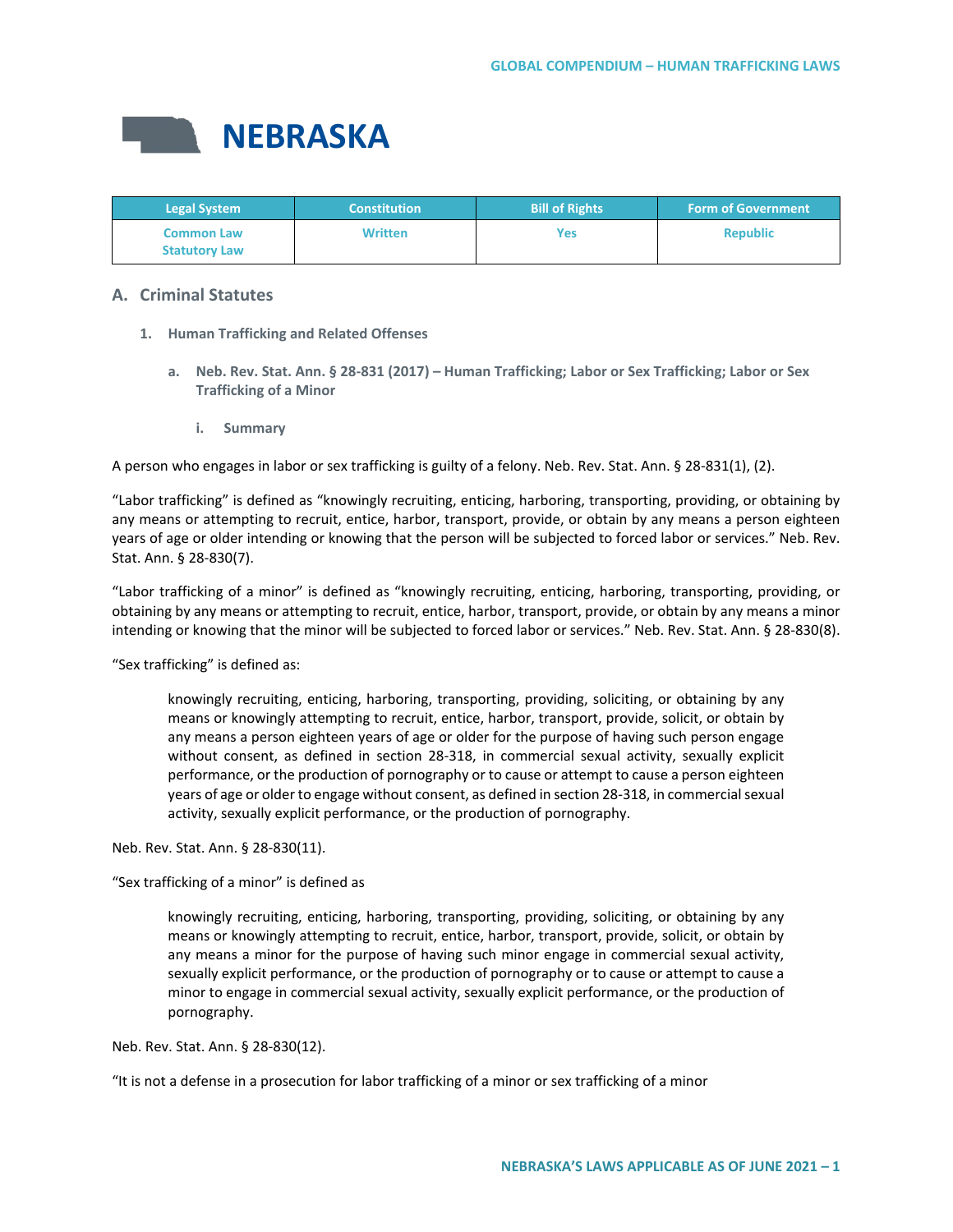- (a) that consent was given by the minor victim,
- (b) that the defendant believed that the minor victim gave consent, or
- (c) that the defendant believed that the minor victim was an adult."

Neb. Rev. Stat. Ann. § 28-831(4).

A "trafficking victim" is defined as "a person subjected to any act or acts prohibited by section 28-831." Neb. Rev. Stat. Ann. § 28-830(14).

"Any person, other than a trafficking victim, who knowingly benefits from or participates in a venture which has, as part of the venture, an act that is in violation of this section [section 28-831] is guilty of a Class IIA felony." Neb. Rev. Stat. Ann. § 28-831(3).

**ii. Sentencing** 

A person who engages in "labor trafficking" or "sex trafficking" of an adult is guilty of a Class II felony. Neb. Rev. Stat. Ann. § 28-831(2). A Class II felony is punishable by imprisonment for one to 50 years. Neb. Rev. Stat. Ann. § 28-105.

A person who engages in labor or sex trafficking of a minor is guilty of a Class IB felony. Neb. Rev. Stat. Ann. § 28- 831(1). A Class IB felony is punishable by imprisonment for 20 years to life. Neb. Rev. Stat. Ann. § 28-105.

A Class IIA felony is punishable by imprisonment for a maximum of 20 years and has no minimum term of imprisonment. Neb. Rev. Stat. Ann. § 28-105.

A court may also order the defendant to pay restitution to the victim. Neb. Rev. Stat. Ann. §§ 29-2280, 29-2281.

**iii. Statute of Limitations**

There is no statute of limitations for prosecution for labor or sex trafficking of a minor under section 28-831(1). Neb. Rev. Stat. Ann. § 29-110(11).

With respect to prosecutions involving either adult victims or persons who knowingly benefit or participate in a trafficking venture, a person shall not be prosecuted:

- (a) unless the indictment for such offense is found by a grand jury within seven years next after the offense has been committed or within seven years next after the victim's eighteenth birthday, whichever is later, or
- (b) unless a complaint for such offense is filed before the magistrate within seven years next after the offense has been committed or within seven years next after the victim's eighteenth birthday, whichever is later, and a warrant for the arrest of the defendant has been issued.

Neb. Rev. Stat. Ann. § 29-110(4).

- **b. Neb. Rev. Stat. Ann. § 28-707 (2019) – Child Abuse**
	- **i. Summary**

A person commits the crime of child abuse if the person knowingly, intentionally, or negligently causes or permits a minor child to be:

\* \* \*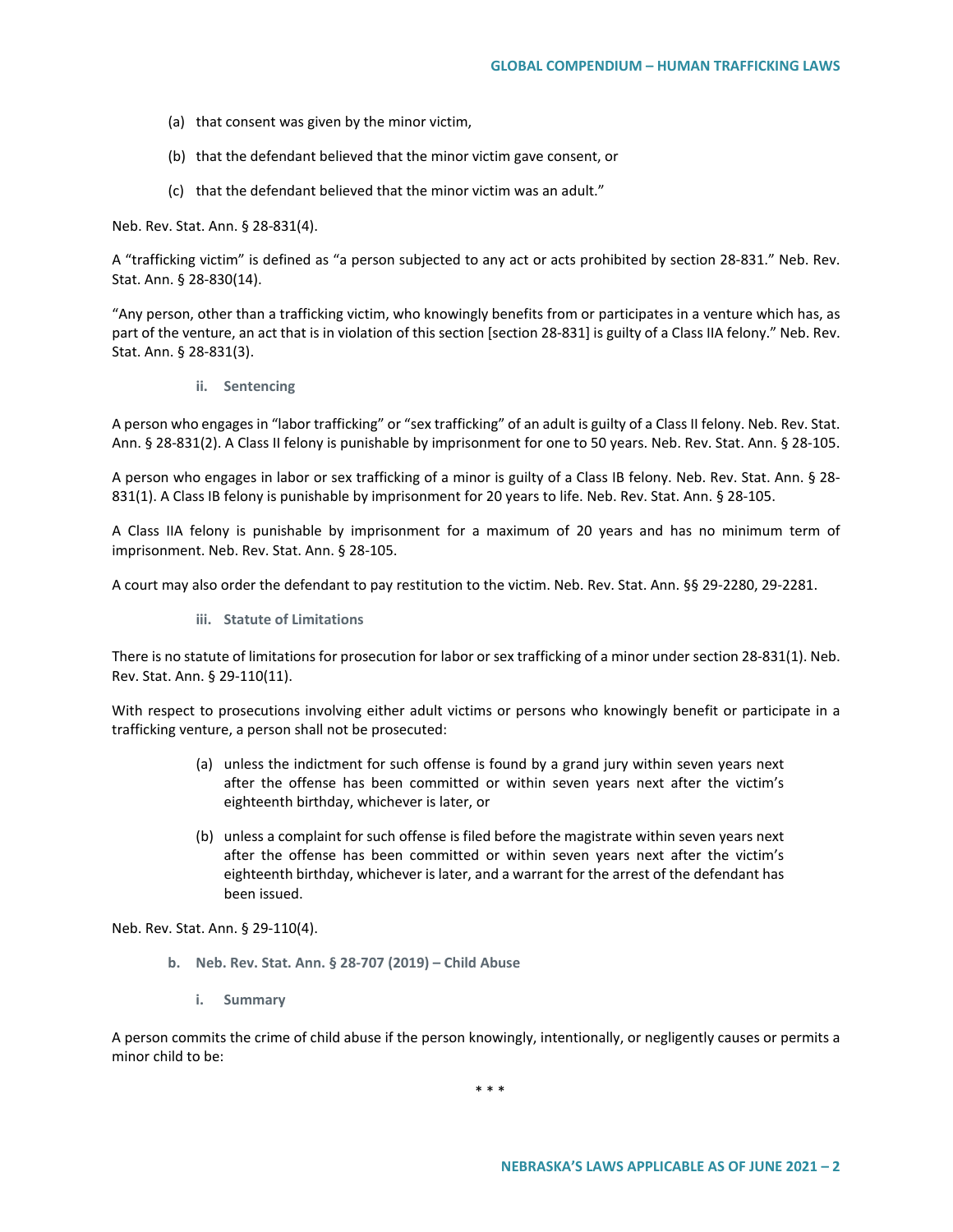- (d) Placed in a situation to be sexually exploited through sex trafficking of a minor as defined in section 28-830 or by allowing, encouraging, or forcing such minor child to engage in debauchery, public indecency, or obscene or pornographic photography, films, or depictions;
- (e) Placed in a situation to be sexually abused as defined in section 28-319, 28-319.01, or 28- 320.01; or
- (f) Placed in a situation to be a trafficking victim as defined in section 28-830.

Neb. Rev. Stat. Ann. § 28-707(d)–(f).

**ii. Sentencing**

"Child abuse is a Class I misdemeanor if the offense is committed negligently and does not result in serious bodily injury as defined in section 28-109 or death." Neb. Rev. Stat. Ann. § 28-707(3). The maximum sentence is imprisonment for one year, a USD 1,000 fine, or both, and there is no minimum term of imprisonment. Neb. Rev. Stat. Ann. § 28-106.

"Child abuse is a Class IIIA felony if the offense is committed knowingly and intentionally and does not result in serious bodily injury as defined in section 28-109 or death," Neb. Rev. Stat. Ann. § 28-707(4), or "if the offense is committed negligently and results in serious bodily injury as defined in section 28-109," Neb. Rev. Stat. Ann. § 28- 707(5). The maximum sentence is imprisonment for three years with 18 months post-release supervision, a fine of USD 10,000, or both, and there is no minimum term of imprisonment. Neb. Rev. Stat. Ann. § 28-105.

"Child abuse is a Class IIA felony if the offense is committed negligently and results in the death of such child." Neb. Rev. Stat. Ann. § 28-707(6). The maximum sentence is imprisonment for 20 years, and there is no minimum term of imprisonment. Neb. Rev. Stat. Ann. § 28-105. "Child abuse is a Class II felony if the offense is committed knowingly and intentionally and results in serious bodily injury as defined in [section 28-109]." Neb. Rev. Stat. Ann. § 28-707(7). The penalty is imprisonment for one to 50 years. Neb. Rev. Stat. Ann. § 28-105.

Child abuse is a Class IB felony if the offense is committed knowingly and intentionally and results in the death of such child. Neb. Rev. Stat. Ann. § 28-707(8). The penalty is imprisonment for 20 years to life. Neb. Rev. Stat. Ann. § 28-105. In addition to any other penalty, a defendant may also be ordered to pay restitution to the victim. Neb. Rev. Stat. Ann. §§ 29-2280, 29-2281.

**iii. Statute of Limitations** 

Except as otherwise provided by law,

no person shall be prosecuted for ... child abuse under section 28-707 ...

- (a) unless the indictment for such offense is found by a grand jury within seven years next after the offense has been committed or within seven years next after the victim's sixteenth birthday, whichever is later, or
- (b) unless a complaint for such offense is filed before the magistrate within seven years next after the offense has been committed or within seven years next after the victim's sixteenth birthday, whichever is later, and a warrant for the arrest of the defendant has been issued.

Neb. Rev. Stat. Ann. § 29-110(3).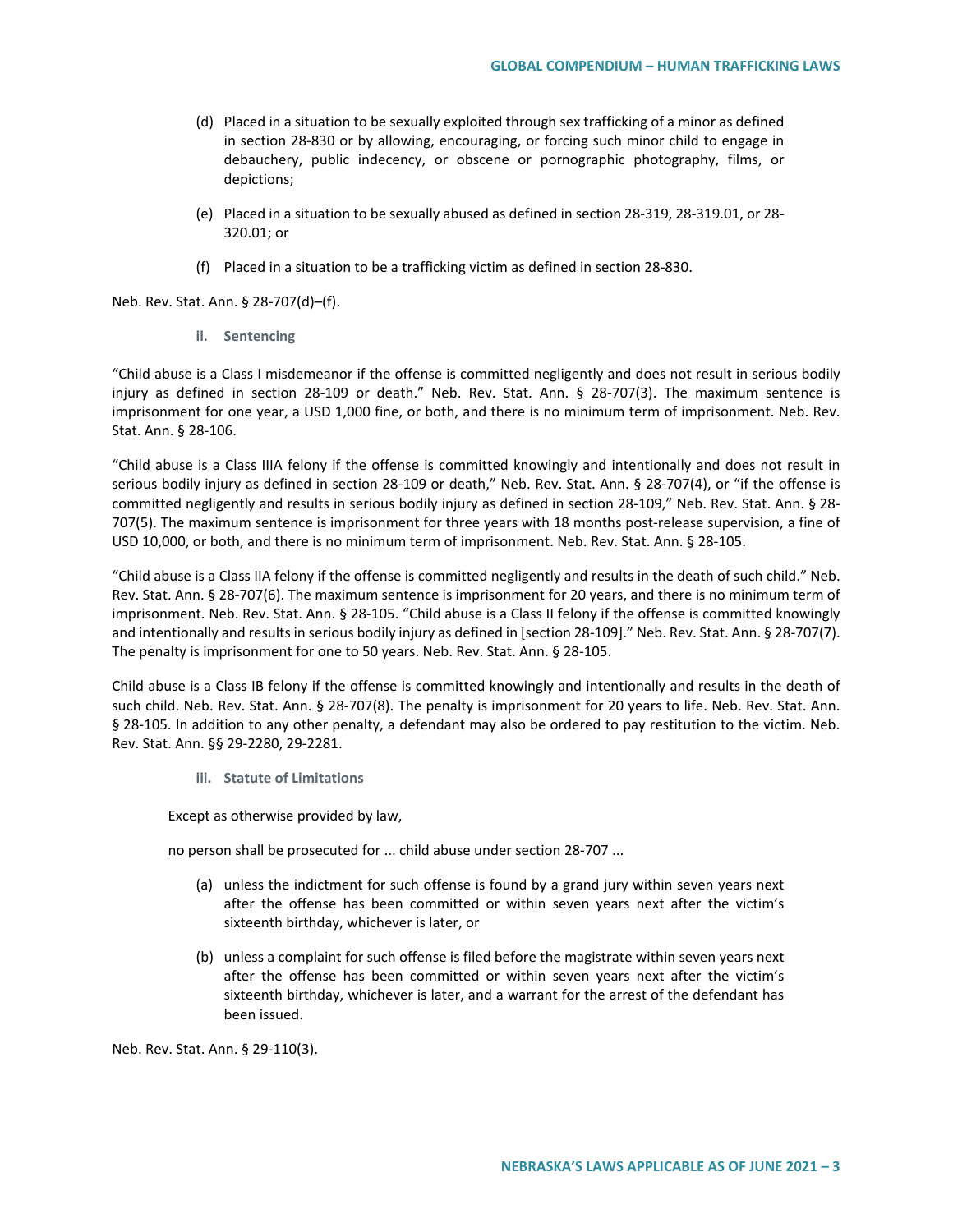**c. Neb. Rev. Stat. Ann. § 25-21,302 (2016) – Forfeiture**

In addition to any other criminal or civil penalties, any property used in committing a human trafficking offense may be forfeited. Neb. Rev. Stat. Ann. § 25-21,302(1)(a).

**d. Neb. Rev. Stat. Ann. § 28-801 (2016); § 28-801.01 (2015) – Affirmative Defense**

It is an affirmative defense to prosecutions for prostitution and solicitation of prostitution that the person charged was a trafficking victim as defined in section 28-830. Neb. Rev. Stat. Ann. §§ 28-801(3), 28-801.01(3).

**e. Neb. Rev. Stat. Ann. § 28-801 (2016) – Immunity from Prosecution**

The Nebraska prostitution statute provides:

If the law enforcement officer determines, after a reasonable detention for investigative purposes, that a person suspected of or charged with a violation of subsection (1) of this section [Neb. Rev. Stat. Ann. § 28-801] is (a) a person engaging in those acts as a direct result of being a trafficking victim as defined in section 28-830, such person shall be immune from prosecution for a prostitution offense or (b) a person under eighteen years of age, such person shall be immune from prosecution for a prostitution offense under this section and shall be subject to temporary custody under section 43-248 and further disposition under the Nebraska Juvenile Code. A law enforcement officer who takes a person under eighteen years of age into custody under this section shall immediately report an allegation of a violation of section 28-831 to the Department of Health and Human Services which shall commence an investigation within twenty-four hours under the Child Protection and Family Safety Act.

Neb. Rev. Stat. Ann. § 28-801(5).

**f. Neb. Rev. Stat. Ann. § 29-3005 (2018) – Motion to Set Aside Conviction or Adjudication**

A victim of sex trafficking who is convicted of a crime related to or committed as a result of the person's status as a victim of sex trafficking may file a motion to set aside the conviction or adjudication.

**g. Neb. Rev. Stat. Ann. § 29-3523 (2019) – Expungement**

"Upon the granting of a motion to set aside a conviction or adjudication pursuant to section 29-3005, [a sex trafficking victim] may file a motion with the sentencing court for an order to seal the criminal history record information related to such conviction or adjudication." Neb. Rev. Stat. Ann. § 29-3523(4). After the court seals the record, the information is removed from the public record. Neb. Rev. Stat. Ann. § 29-3523(7)(a).

In any application for employment, bonding, license, education, or other right or privilege, any appearance as a witness, or any other public inquiry, a person cannot be questioned with respect to any offense for which the record is sealed. If an inquiry is made in violation of this subsection, the person may respond as if the offense never occurred.

Neb. Rev. Stat. Ann. § 29-3523(8).

**h. Neb. Rev. Stat. Ann. § 28-1352 to § 28-1356 (2009) – Racketeering** 

Nebraska's racketeering statute provides that labor trafficking, sex trafficking, labor trafficking of a minor, and sex trafficking of a minor constitute predicate crimes. Neb. Rev. Stat. Ann. § 28-1354(5)(j).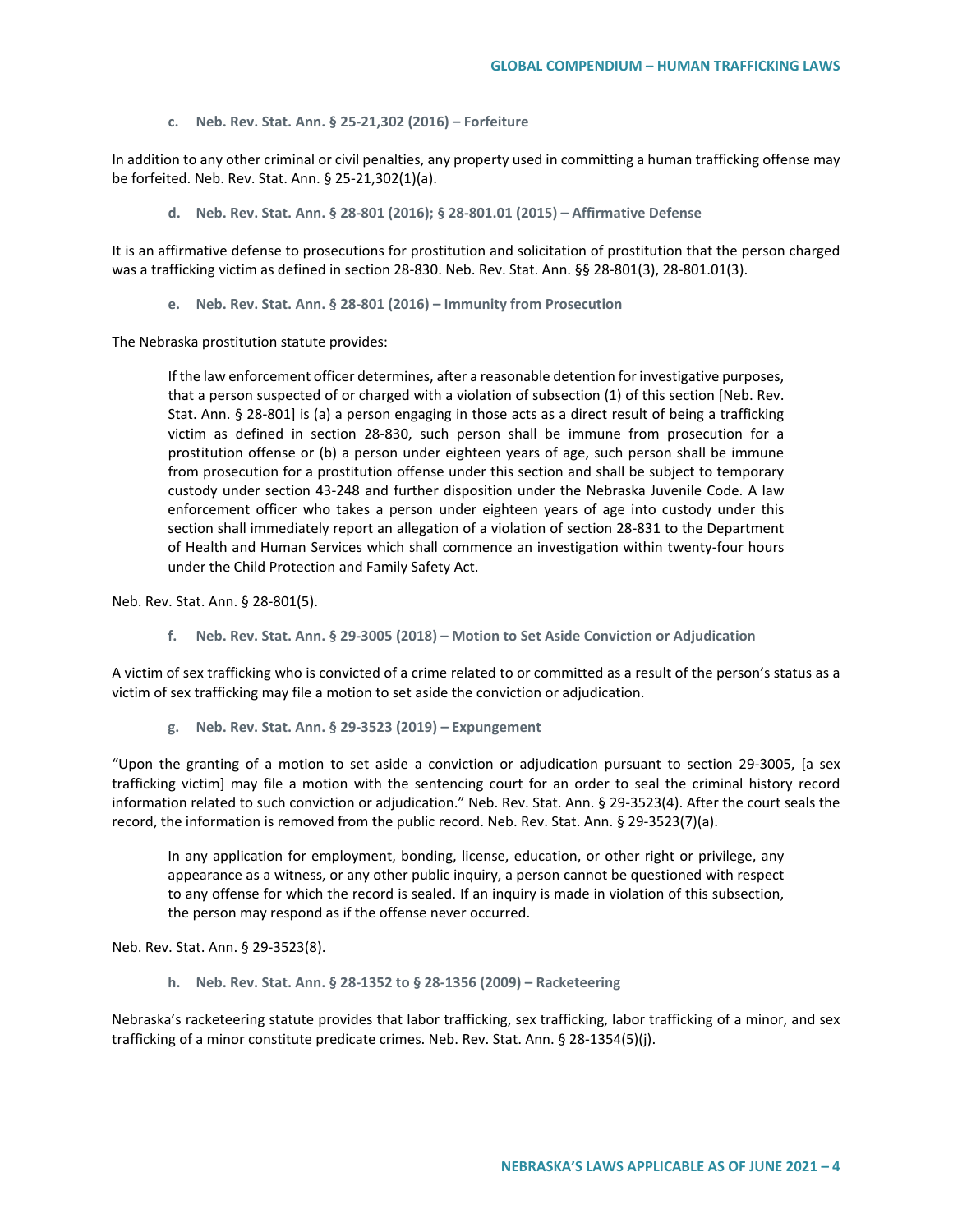**2. Online Child Sexual Exploitation and Child Pornography Offenses**

Neb. Rev. Stat. Ann. § 28-813.01 – Sexually Explicit Conduct; Visual Depiction

Neb. Rev. Stat. Ann. § 28-833 – Enticement by Electronic Communication Device

Neb. Rev. Stat. Ann. §§ 28-1463.01–1463.05 – Child Pornography Prevention Act

**3. Neb. Rev. Stat. Ann. §§ 29-4003, 4004 (2012) – Sex Offender Registry**

With limited exceptions, a person found guilty of sexual crimes, including possession or creation of child pornography, must register as a sex offender. Neb. Rev. Stat. Ann. §§ 29-4003, 4004.

### **B. Civil Liability Statutes**

- **1. Neb. Rev. Stat. Ann. § 25-21,297 to § 25-21,301 (2015) – Civil Lawsuits** 
	- **a. Summary**

Under Nebraska's Human Trafficking Victims Civil Remedy Act (Neb. Rev. Stat. Ann. § 25-21,297 to § 25-21,301), any trafficking victim, a victim's parent or legal guardian, or personal representative in the event of the victim's death, who:

suffered or continues to suffer personal or mental injury, death, or any other damages proximately caused by such human trafficking may bring a civil action [lawsuit] against any person who knowingly

- (a) engaged in human trafficking of such victim within this state or
- (b) aided or assisted in the human trafficking of such victim within this state.

Neb. Rev. Stat. Ann. § 25-21,299(1).

A plaintiff in such a lawsuit may request to use a pseudonym in all court proceedings and records. Neb. Rev. Stat. Ann. § 25-21,301.

**b. Damages and Other Relief**

A plaintiff who prevails in a civil lawsuit brought pursuant to the Human Trafficking Victims Civil Remedy Act may recover damages proximately caused by the defendant's actions plus any attorney's fees and costs reasonably associated with the civil lawsuit. Neb. Rev. Stat. Ann. § 25-21,299(2).

The recoverable damages include, but are not limited to:

- (a) The physical pain and mental suffering the plaintiff has experienced and is reasonably certain to experience in the future;
- (b) The reasonable value of the medical, hospital, nursing, and care and supplies reasonably needed by and actually provided to the plaintiff and reasonably certain to be needed and provided in the future;
- (c) The reasonable value of transportation, housing, and child care reasonably needed and actually incurred by the plaintiff;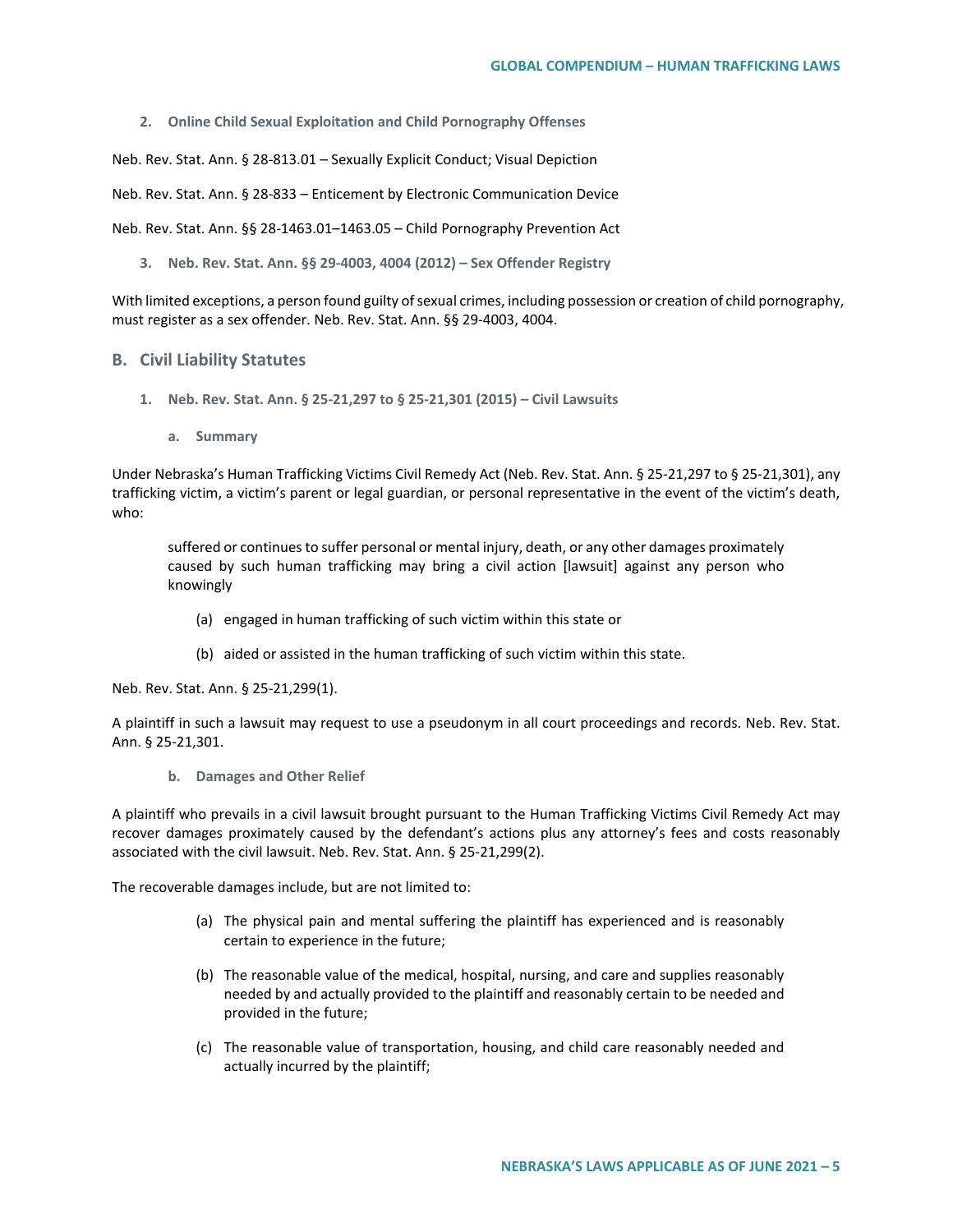- (d) The reasonable value of the plaintiff's labor and services the plaintiff has lost because he or she was a trafficking victim;
- (e) The reasonable monetary value of the harm caused by the documentation and circulation of the human trafficking;
- (f) The reasonable costs incurred by the plaintiff to relocate away from the defendant or the defendant's associates;
- (g) In the event of death, damages available as in other actions [lawsuits] for wrongful death; and
- (h) The reasonable costs incurred by the plaintiff to participate in the criminal investigation or prosecution or attend criminal proceedings related to trafficking the plaintiff.

Neb. Rev. Stat. Ann. § 25-21,299(3). "In addition to all other remedies available under this section, the court may enter an order of attachment …." Neb. Rev. Stat. Ann. § 25-21,299(4).

**c. Statute of Limitations**

Any lawsuit to recover damages under the Nebraska Human Trafficking Victims Civil Remedy Act shall be filed within 10 years after the later of:

- (1) The conclusion of any related criminal prosecution against the person or persons from whom recovery is sought;
- (2) The receipt of actual or constructive notice sent or given to the trafficking victim or his or her parent or legal guardian by a member of a law enforcement entity informing the victim or his or her parent or legal guardian that the entity has identified the person who knowingly (a) engaged in human trafficking of such victim or (b) aided or assisted with the human trafficking of such victim;
- (3) The time at which the human trafficking of the trafficking victim ended if he or she was eighteen years of age or older; or
- (4) The victim reaching the age of majority if the victim was under eighteen years of age at the time he or she was a victim of human trafficking.

Neb. Rev. Stat. Ann. § 25-21,300.

- **2. Neb. Rev. Stat. Ann. § 25-21,292 (2010) – Exploited Children's Civil Remedy Act**
	- **a. Summary**

Under Nebraska's Exploited Children's Civil Remedy Act, any participant or portrayed observer in a visual depiction of sexually explicit conduct or the victim's parent or legal guardian "who suffered or continues to suffer personal or psychological injury as a result of such participation or portrayed observation" may bring a civil lawsuit. The lawsuit may be brought against any person "who knowingly and willfully

- (a) created, distributed, or actively acquired such visual depiction while in this state or
- (b) aided or assisted with the creation, distribution, or active acquisition of such visual depiction while such person or the person aided or assisted was in this state."

Neb. Rev. Stat. Ann. § 25-21,292(1).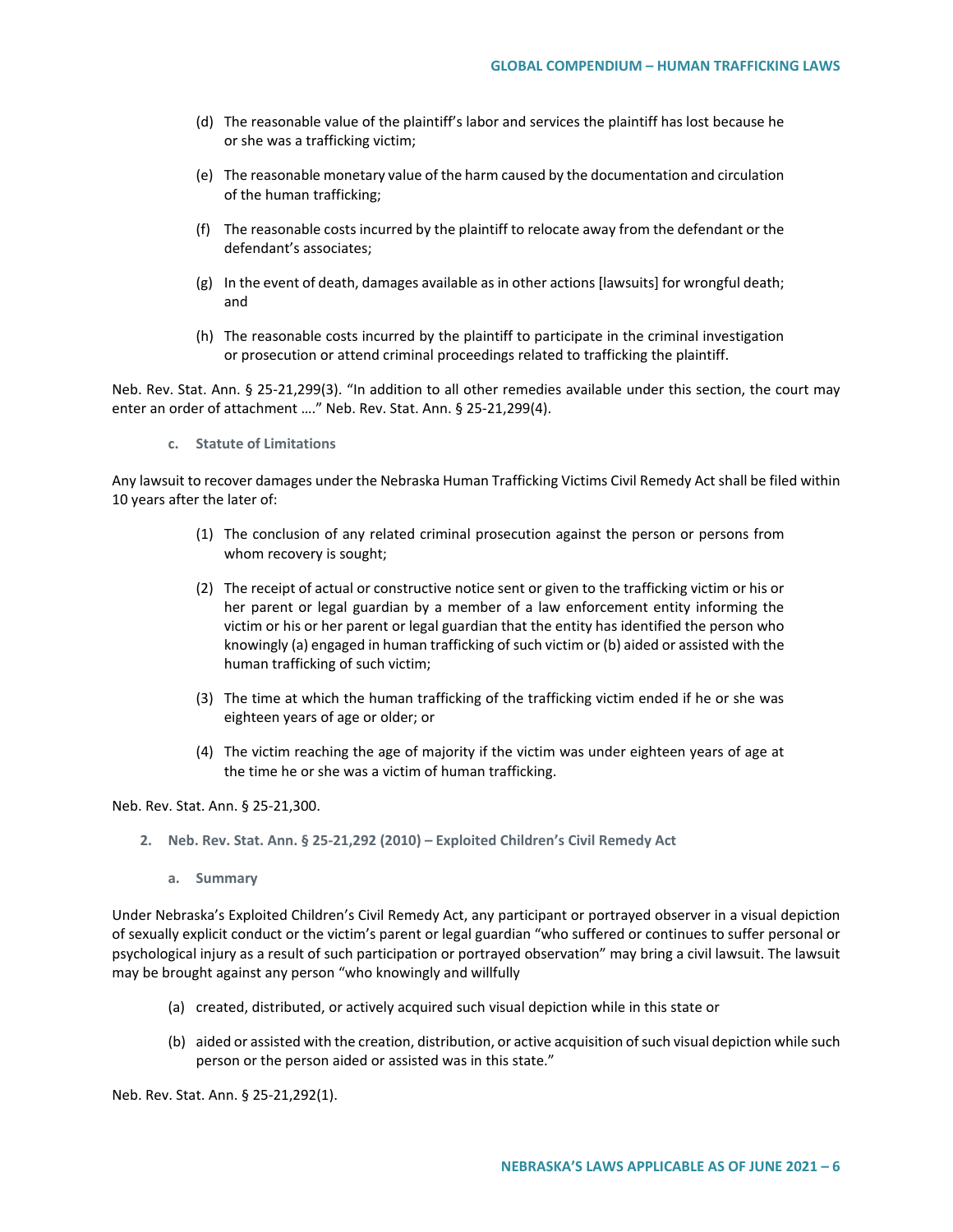"This section does not create a [right to sue] if the participant was 16 years of age or older at the time the visual depiction was created, and the participant willfully and voluntarily participated in the creation of the visual depiction." Neb. Rev. Stat. Ann. § 25-21,292(3).

"No law enforcement officer engaged in his or her law enforcement duties, governmental entity, provider of interactive computer service, provider of telecommunications service, or cable operator is subject to a civil [lawsuit] under the Exploited Children's Civil Remedy Act." Neb. Rev. Stat. Ann. § 25-21,292(4).

**b. Damages and Other Relief**

A plaintiff who prevails in a civil [lawsuit] brought pursuant to the Exploited Children's Civil Remedy Act may recover his or her actual damages, which are deemed to be a minimum of [USD 150,000], plus any and all attorney's fees and costs reasonably associated with the civil [lawsuit]. In addition to all other remedies available under the act, the court may also award temporary, preliminary, and permanent injunctive relief as the court deems necessary and appropriate.

Neb. Rev. Stat. Ann. § 25-21,292(2).

**c. Statute of Limitations**

Any lawsuit to recover damages under the Exploited Children's Civil Remedy Act shall be filed within three years after the later of:

- (1) The conclusion of any related criminal prosecution against the person or persons from whom recovery is sought;
- (2) The receipt of actual or constructive notice sent or given to the participant or portrayed observer or his or her parent or legal guardian by a member of a law enforcement entity informing the participant or portrayed observer or his or her parent or legal guardian that the entity has identified the person:
	- (a) Who created, distributed, or actively acquired the visual depiction of sexually explicit conduct containing the participant or portrayed observer; or
	- (b) Who aided or assisted another person with the creation, distribution, or active acquisition of the visual depiction of sexually explicit conduct containing the participant or portrayed observer; or
- (3) The participant or portrayed observer reaching the age of eighteen years.

Neb. Rev. Stat. Ann. § 25-21,293.

## **C. Additional Statutes Specific to Human Trafficking**

**1. Neb. Rev. Stat. Ann. §§ 48-1228** *et seq***. (2014) – Nebraska Wage Payment and Collection Act**

An employee may bring a civil lawsuit to recover unpaid wages. Neb. Rev. Stat. Ann. § 48-1231. A successful employee is entitled to attorney's fees and costs, as well as an amount equal to at least the amount of the judgment. Neb. Rev. Stat. Ann. §§ 48-1231, 48-1232. A noncompliant employer may also face additional administrative penalties. Neb. Rev. Stat. Ann. § 48-1234.

Additional information is available at[: https://dol.nebraska.gov/LaborStandards/WorkerRights/WageComplaint.](https://dol.nebraska.gov/LaborStandards/WorkerRights/WageComplaint)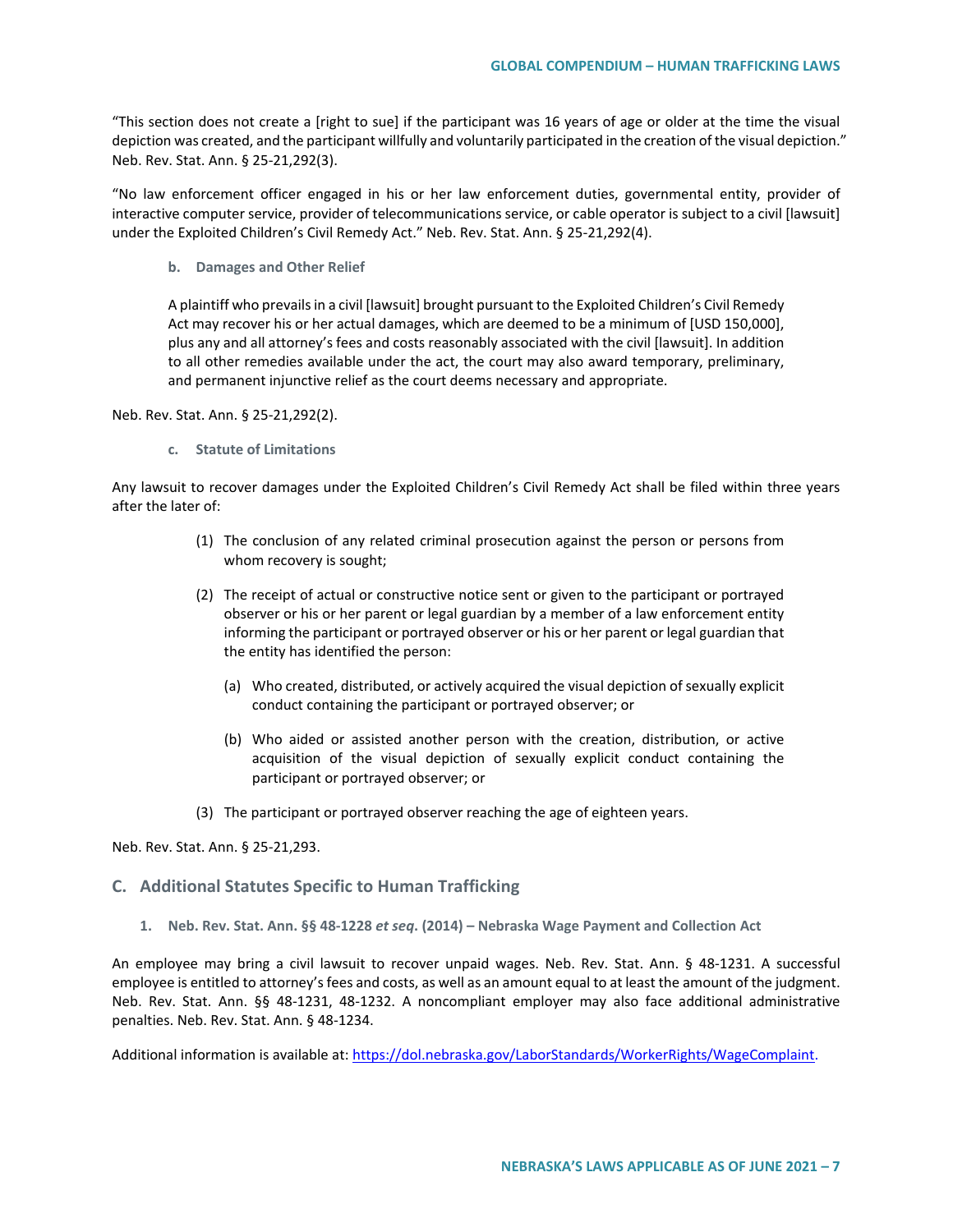**2. Neb. Rev. Stat. Ann. § 42-1204 (2017) – Confidential Address**

Victims of crimes including human trafficking may apply to the Nebraska Secretary of State for a confidential address.

**3. Neb. Rev. Stat. Ann. §§ 81-1430, 1431 (2017) – Human Trafficking Task Force, Training, and Posters**

Nebraska established a task force for the purpose of investigating and studying human trafficking, the methods for advertising human trafficking services, and the victimization of individuals coerced to participate in human trafficking. The task force also works with the Department of Labor to develop or select informational posters that must be placed in rest stops and strip clubs and can voluntarily be placed elsewhere. Neb. Rev. Stat. Ann. § 81-1430. The task force was assigned to develop mandatory training on human trafficking issues for "law enforcement agencies, prosecutors, public defenders, judges, juvenile detention center staff, and others involved in the juvenile justice system and the criminal justice system and other relevant officials …." Neb. Rev. Stat. Ann. § 81-1431.

Nebraska also created a Strengthening Families Act Committee. Its purposes include making recommendations regarding ongoing implementation of the federal Preventing Sex Trafficking and Strengthening Families Act. Neb. Rev. Stat. Ann. § 43-4716.

**4. Neb. Rev. Stat. Ann. § 81-1429.02 (2015) – Human Trafficking Victim Assistance Fund**

Nebraska created a fund used to support care, treatment, and other services for victims of human trafficking and commercial sexual exploitation of children.

## **D. Significant Cases**

**1.** *State v. Paez***, 925 N.W.2d 75 (Neb. 2019)**

A jury convicted the defendant of enticement of a minor by an electronic communication device. The defendant appealed, arguing the court erred in failing to instruct the jury that the elements of the offense required knowledge that the recipient was under 16 years old.

The court agreed with the defendant, holding that where the prosecution under section 28-833 involves a minor rather than a decoy, a defendant's knowledge that the recipient is under age 16 is a material element of the crime.

**2.** *State v. Swindle***, 915 N.W.2d 795 (Neb. 2018)** 

The defendant was convicted of first degree assault of a child, sex trafficking of a victim under 16 years, and sex trafficking by inflicting or threatening serious personal injury. He appealed, arguing that the trial court should have instructed the jury that defendant's knowledge of the victim's age is an essential element of the offense of sex trafficking of a minor.

The court concluded that knowledge of the victim's age is not an essential element of sex trafficking of a minor under section 28-831(1).

## **E. Academic Research/Papers**

No academic research or papers were found regarding Nebraska's human trafficking statutes.

## **F. Resources**

National Human Trafficking Hotline (Nebraska): <https://humantraffickinghotline.org/state/nebraska>